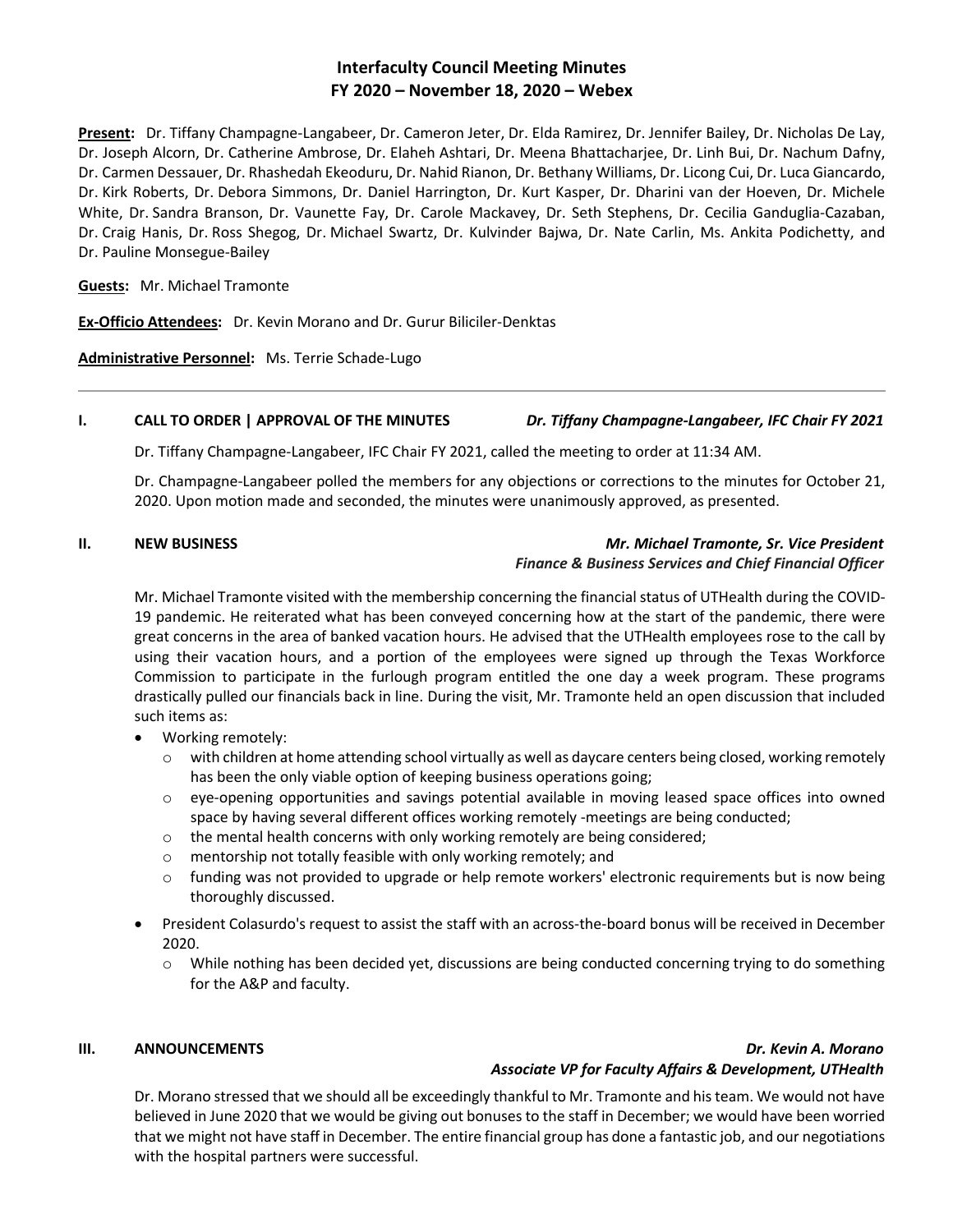Interfaculty Council Meeting Minutes – November 18, 2020 Page 2 of 6.

Dr. Morano provided the following reminders and announcements:

- The membership was reminded that the Burks Scholarship applications are due December 1, 2020.
- The President's Scholar Awards deadline for nominations is December 1, 2020. The funding is still in place for this award process. We are looking forward to having our best talent from all schools nominated to be recognized. Unfortunately, due to the pandemic, we could not hold the luncheon to celebrate the 2019 awardees. We hope to have the event in 2021; however, we will recognize the leaders in the award areas if it is canceled.
- When Dr. Morano assumed the added position of Associate VP of Faculty Affairs and Development, one of his goals was to make sure that all schools had a faculty affairs leadership position. He shared that he was very pleased to advise the School of Public Health has a new Associate Dean of Faculty Affairs, Development, and Diversity. Her name is Dr. Melissa Valerio-Shewmaker, and she is located at the Brownsville Regional Campus. He advised that she is already doing a fantastic job working with faculty and working with Dr. Morano on a few cases. All schools had a person in this position, briefly, until Dr. Fowler at Cizik School of Nursing decided to retire. CSON is actively in a search to fill Dr. Fowler's role. It is important to have a person at the schools to discuss possible problems with a chair, gain career advice, and obtain promotion and tenure guidance.
- Dr. Morano advised that in October 2020, he was able to finalize another goal concerning part-time faculty. We have approximately 2200 faculty at UTHealth, and a little over 300 faculty are part-time. By practice but not really by policy, if you were a part-time clinical faculty, you were required by the institution to add the word 'clinical' in front of your title. If you were non-clinical, you were required to add the word 'adjunct' in front of your title. So if you were a 90% faculty at the School of Dentistry and are non-clinical holding a research or primarily teaching position, you would be called Adjunct Associate or full Professor. We dug through the Regents' Rules and found out that this practice is not required, and we stopped it. All Deans and Associate Deans have been notified. Part-time is anything less than 100%. So, we no longer use that title modifier for faculty. The title modified will be used for all volunteer faculty (i.e., without salary appointments). This title change makes it easier to tell the difference between a paid and non-paid faculty.
- There are three upcoming events that are being sponsored by the MMS Women Faculty Forum.
	- Excellence Awards Nominations by others at McGovern Medical School. We have three categories -Research, Clinical Service, and Rising Star. The Rising Star Excellence Award is for assistant professors in any discipline who are showing great promise. In the past, this was normally a nice social event with food and drinks where each awardee would share a short talk that describes their journey and what they are doing here as their primary interests. This year it is being held on December 2 via Webex. (Announcement is attached and made a part of these minutes.)
	- "Picture a Scientist" This is a small studio documentary of three different women scientists (clinical, geologist, and basic researcher.) It follows them on their career journeys and the challenges they experienced in STEM fields. Details are being worked out, and when the info is available, we are sharing the viewing university-wide. The program will be viewed on the Vimeo platform, so all may view it over a four or five day period during the second week of January. At the end of the week, there will be a Webex moderated discussion and breakout rooms. Watch for the information. (Flyer is attached and made a part of these minutes.)
	- o For the second year, we will be hosting "The International Day of Women and Girls in Science Symposium" on February 11, 2021, from 4-6 PM via Webex. Our plenary speaker will be Dr. Nancy Hopkins, one of the scientists featured in the "Picture A Scientist" studio documentary. We will have three other speakers that will also be sharing their details. (Flyer is attached and made a part of these minutes.)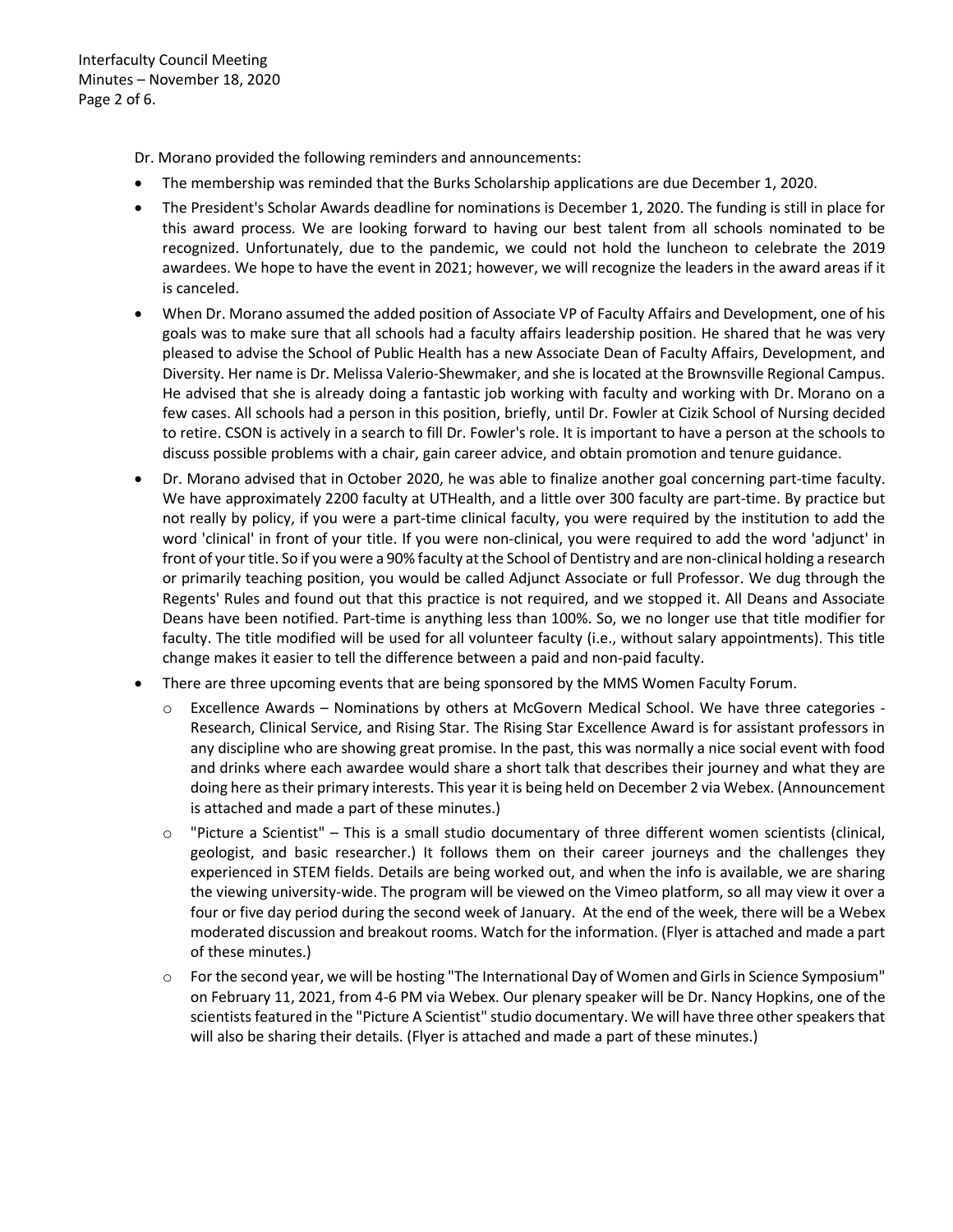#### **IV. UNFINISHED BUSINESS**

#### **Campus Reports:**

#### **Cizik School of Nursing** *Dr. Sandra Branson*

#### **Announcements**

- Assistant Professor Allison Edwards, DrPH, MS, RN, CNE, received a Hall of Fame award from The University of Texas Medical Branch (UTMB) and was elected vice president of the Texas Board of Nursing (TxBON).
- Associate Dean and chair of the Department of Undergraduate Studies Teng-Yuan "Erica" Yu, PhD, RN, received the UTHealth's 2020 President's Award.
- Associate Professor Maja Djukic, PhD, RN, FAAN, has been named the John P. McGovern Distinguished Professor in Nursing at the Cizik School of Nursing of UTHealth.
- Assistant Professor Linda Cole, DNP, RN, CCNS, CPHQ, CNE, was selected for Fellowship in the Clinical Nurse Specialist Institute (CNSI). She will be inducted during the March 2021 virtual conference of the National Association of Clinical Nurse Specialists.
- Associate Professor and Assistant Dean for Research Hyochol "Brian" Ahn, PhD, MSN, ANP-BC, FAAN, has been named the Isla Carroll Turner Chair in Gerontological Nursing at Cizik School of Nursing at UTHealth effective November 1.
- Associate Professor Bridgette R. Pullis, PhD, RN, CHPN coordinated the 6th Annual Give Vets a Smile event with UTHealth School of Dentistry, which provided more than 65 U.S. military veterans free urgent, palliative, therapeutic, and/or preventive dental care during the sixth annual "Give Vets a Smile" event Nov. 6 at UTHealth School of Dentistry at Houston.
- DNP student Lisa Anderson, MSN, RN, will use her Texas Nurse Practitioners Policy Fellowship to develop a policy brief advocating expansion of nurse practitioners' prescriptive-writing authority to Schedule II drugs.

### **Operations**

- The CSON continues to work in a hybrid model for the fall, with didactic courses being primarily online with simulation and clinical placement in our acute care and community settings.
- The CSON continues to work on the Commission on Collegiate Nursing Education (CCNE) spring evaluation visit.
- The bookstore on the second floor of the Cizik School of Nursing at UTHealth will shut down effective November 20. All inventory will be transferred to the UTHealth Bookstore in the basement of the McGovern Medical School at 6431 Fannin St.

#### **Grants**

• Associate Professor Maja Djukic, PhD, RN, FAAN, received a \$50,000 award provided by PARTNERS (Providing Advancement Resources To Nursing Education, Research and Students) and the nursing school. It will fund a study titled Examining disparities in quality and safety education associated with a nursing degree type: A secondary analysis of the 2018 National Sample Survey of Registered Nurses

### **Publications and Presentations**

- Associate Dean & Department Chair of Graduate Studies Susan D Ruppert, PhD, RN, FNP-C, ANP-BC, FCCM, FNAP, FAANP, FAAN was a presenter on the invitational national Commission on Collegiate Nursing Education (CCNE) Workshop on Writing Self-Studies webinar series. She addressed Standard I on November 2, Standard IIII on November 5, and Standard IV on November 6, 2020.
- Dr. Lori Hull-Grommesh presented "Creation and Standardization of Advanced Practice Provider's Delineation of Privileges at the Facility and System Level" at the 2020 ANCC Virtual Summit, October 7-8, 2020.
- Associate Professor Rebecca L Casarez, PhD, RN, PMHCNS-BC, and colleagues published a study on prevention strategies for neonatal skin injury in the neonatal intensive care unit in the *Journal of Neonatal Nursing.*
- Associate Professor Rebecca L Casarez, PhD, RN, PMHCNS-BC, was an invited speaker and presented a podium presentation about the use of virtual reality in mental health disorders at the Grand Rounds at the McGovern Medical School, Louis A. Faillace, M.D. Department of Psychiatric and Behavioral Science.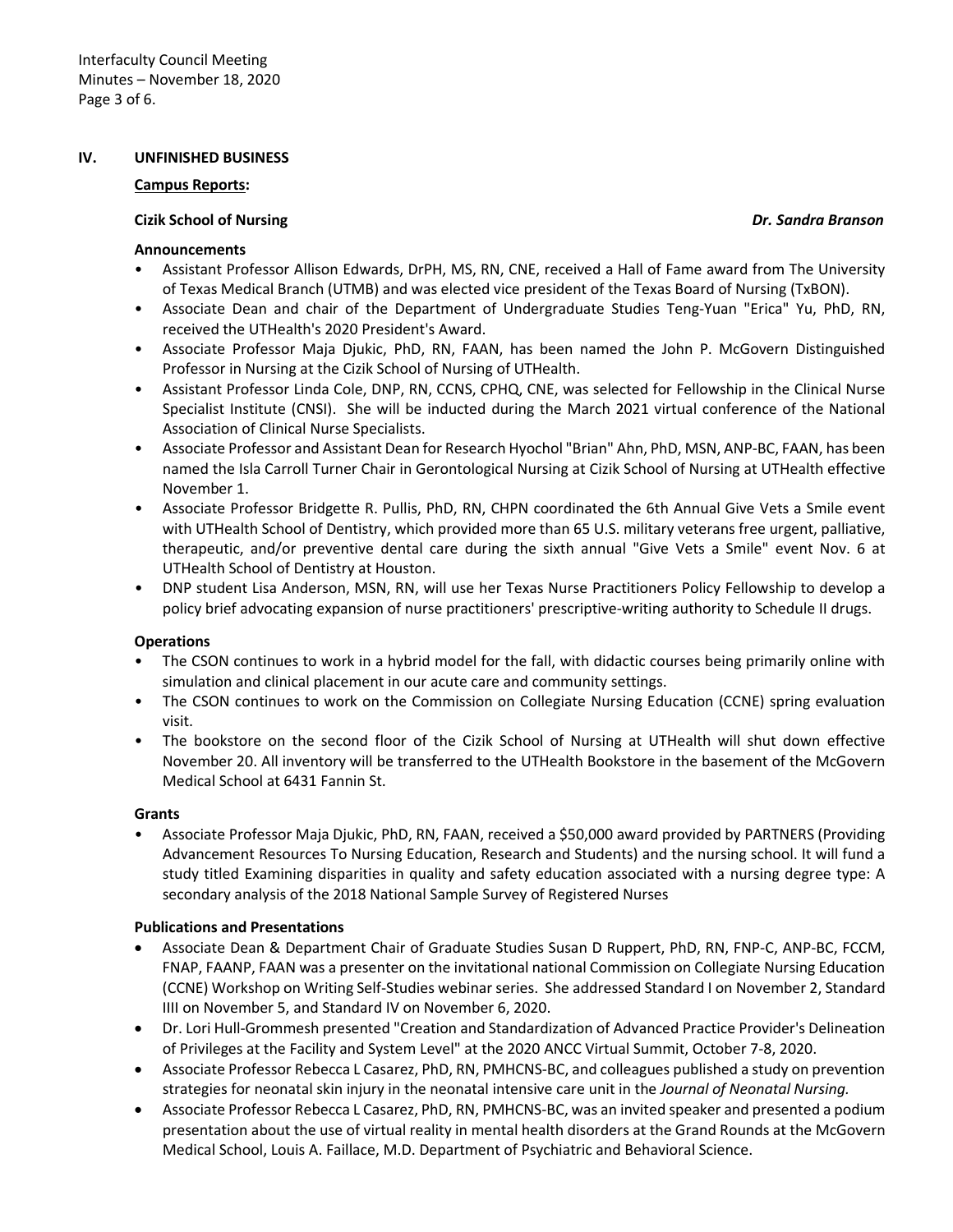## **Graduate School of Biomedical Sciences** *Dr. Nicholas De Lay*

### **GSBS Leadership**

• Brenda Gaughan, a program manager in the Office of Academic Affairs at GSBS, will retire in December after 36 years of combined service to GSBS and UTHealth. More can be information about Brenda's service to GSBS and UTHealth can be found at [https://gsbs.uth.edu/about/news/gsbs-news](https://gsbs.uth.edu/about/news/gsbs-news-details.htm?id=e38a4cc8-a351-485b-87ff-dac167d44cb6)[details.htm?id=e38a4cc8-a351-485b-87ff-dac167d44cb6](https://gsbs.uth.edu/about/news/gsbs-news-details.htm?id=e38a4cc8-a351-485b-87ff-dac167d44cb6)

## **Covid-19**

• GSBS Student Virtual Conference Awards are available to defray up to \$200 in costs associated with registering and attending virtual conferences. More information can be found here: [https://gsbs.uth.edu/current-students/awards-and](https://gsbs.uth.edu/current-students/awards-and-fundingopportunities/Travel%20Award%20(criteria%20and%20app)-Virtual%20Mtg-Fillable%20form.FINAL.pdf)[fundingopportunities/Travel%20Award%20\(criteria%20and%20app\)-Virtual%20Mtg-](https://gsbs.uth.edu/current-students/awards-and-fundingopportunities/Travel%20Award%20(criteria%20and%20app)-Virtual%20Mtg-Fillable%20form.FINAL.pdf)[Fillable%20form.FINAL.pdf](https://gsbs.uth.edu/current-students/awards-and-fundingopportunities/Travel%20Award%20(criteria%20and%20app)-Virtual%20Mtg-Fillable%20form.FINAL.pdf)

### **GSBS Spring semester registration**

• Registration for graduate students for 2021 Spring semester courses begins on Nov. 18th.

### **McGovern Medical School** *Dr. Catherine Ambrose*

- The McGovern Faculty Senate task force on faculty mentoring meets monthly with Dr. Morano to develop a faculty mentoring program. The MMS Faculty Senate task force is headed by Nahid Rianon, MD. In addition, the Faculty Senate created a task force to look into Covid-19 precautionary measures at other institutions across the UT System and in the TMC to determine if we are providing enough guidance to our employees. This task force has met with members of the McGovern Medical School executive council, who will be presenting the information to the Dean to determine if additional steps should be taken.
- At the October Faculty Senate Meeting:
	- $\circ$  Dr. Michael Blackburn gave an update on research at UTHealth and MMS and also on the search for a new dean.
	- o Dr. Kevin Morano gave an update, which included information about new faculty orientation sessions and a reminder about the Academic Ombuds Office resource for faculty and students.
	- o Dr. Elaheh Ashtari presented the UTHealth Diversity and Inclusion (DE&I) Take Force Recommendation.
	- o Drs. Logan Hostetter and Tarun Jain from the House Staff Association and Resident Senate gave an update on resident concerns and issues they are addressing, including representation from all clinical departments and access to lactation rooms across the hospital and clinics.
- A virtual Town Hall Meeting was held on Oct. 29 with Dr. Giuseppe N. Colasurdo, Dr. Richard Andrassy, Dr. Michael Blackburn, and Dr. LaTanya Love, who answered questions submitted anonymously in advance.

## **School of Biomedical Informatics (SBMI):** *Dr. Kirk Roberts*

- SBMI and the School of Dentistry have introduced a new one-year dental informatics certificate program.
- Dr. Yang Gong, Associate Professor, was mentioned by the International Medical Informatics Association for publishing one of the best papers in human factors last year.
- Dean Jiajie Zhang was named a Fellow of the International Medical Informatics Association.
- In Covid related news, as part of the UTHealth Covid-19 Center of Excellence, SBMI is acting as a central point of contact for Covid related clinical data requests. This effort is being led by two of SBMI's Associate Deans, Drs. Elmer Bernstam and Robert Murphy. Dr. Roberts provided a shout-out to Dr. Luca Giancardo for all the work effort he has provided in this project.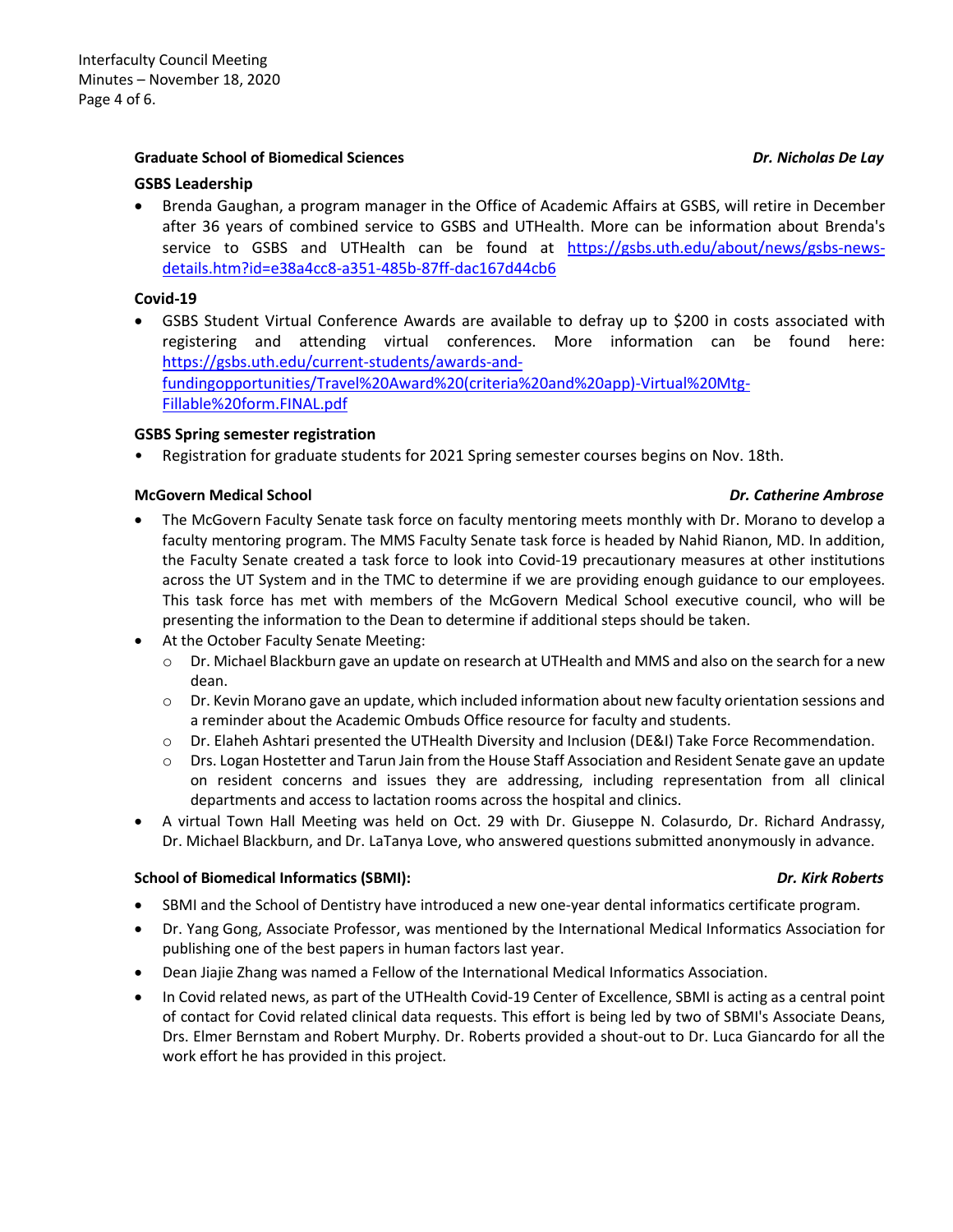## **School of Dentistry** *Dr. Michele White*

- o Successful *Give Vets a Smile* event providing approximately \$54K in needed dental services to Veterans, November 6, 2020.
- Generous donations to UTSD with naming rights for:
	- o Advanced Prosthodontics Clinic Victoria Q. Cisneros, DDS, MS
	- o Houston Center for Biomaterials and Biomimetics John M. Powers, PhD, and Family
- Crowdfunding opportunity for new UTSD Mobile Van
- Upcoming Events:
	- o Special Event | Behind the Smile, November 18, 2020

| <b>Special Event</b>                                                                                                         |                                                                                                                                                                                                                                                                                                                                                                                                                                                                                                                                                                                                                                                                                                                                                                                                                                                                                                                                                            |                                                                                                                                                             |
|------------------------------------------------------------------------------------------------------------------------------|------------------------------------------------------------------------------------------------------------------------------------------------------------------------------------------------------------------------------------------------------------------------------------------------------------------------------------------------------------------------------------------------------------------------------------------------------------------------------------------------------------------------------------------------------------------------------------------------------------------------------------------------------------------------------------------------------------------------------------------------------------------------------------------------------------------------------------------------------------------------------------------------------------------------------------------------------------|-------------------------------------------------------------------------------------------------------------------------------------------------------------|
| Behind the Smile: Stories In & Out of Dentistry<br>Wednesday, Nov. 18, 2020<br>6:00 p.m. CST, Streaming Live via Cisco WebEx |                                                                                                                                                                                                                                                                                                                                                                                                                                                                                                                                                                                                                                                                                                                                                                                                                                                                                                                                                            |                                                                                                                                                             |
| For the UTSD Community                                                                                                       |                                                                                                                                                                                                                                                                                                                                                                                                                                                                                                                                                                                                                                                                                                                                                                                                                                                                                                                                                            | <b>Kindly RSVP</b>                                                                                                                                          |
|                                                                                                                              | As we embark upon the final weeks of 2020, it is clear that our world has experienced strife, fear, and discord<br>for a prolonged period of time. Yet, in the midst of adversity, stories of victory, strength, resilience, and resolve<br>within ourselves, our communities, have surfaced.<br>This year, Behind the Smile is committed to celebrating small successes that we encounter. Let's lift our<br>spirits and remind ourselves that there will be a better tomorrow as long as we cultivate and foster love and<br>inclusion. For these reasons, we've made "Gratitude" the theme of the next Behind the Smile event.<br>Stories can be about anyone or anything that validates love, grace, pain, triumph, failure, vulnerability, and<br>human resilience; it can all lead to a place of thanks. Regardless of rank, position, background, religion, or<br>race, we've all faced influences designed to divide and defeat us, but in the end | Sign-Up!<br>Registration is complimentary, your registration helps us track the success of our special<br>programs! Plus you'll need the event password. =) |
|                                                                                                                              |                                                                                                                                                                                                                                                                                                                                                                                                                                                                                                                                                                                                                                                                                                                                                                                                                                                                                                                                                            | <b>Contact Us</b><br>UTHealth School of Dentistry                                                                                                           |
|                                                                                                                              | gratitude unites us.                                                                                                                                                                                                                                                                                                                                                                                                                                                                                                                                                                                                                                                                                                                                                                                                                                                                                                                                       | <b>PACE Center</b><br>7500 Cambridge St., Suite 6152<br>Houston, TX 77054<br>Ph: 713-486-4028<br>Fax: 713-486-4037<br>Email: PACE@uth.tmc.edu               |
|                                                                                                                              | Learn More                                                                                                                                                                                                                                                                                                                                                                                                                                                                                                                                                                                                                                                                                                                                                                                                                                                                                                                                                 |                                                                                                                                                             |

- o UTSD Faculty Assembly, December 18, 2020
- o Give Kids a Smile, February 26, 2020

### **School of Public Health** *Dr. Ross Shegog*

### **Faculty Council continuing and new items:**

- Teaching requirements for Spring 2021 re. in-person classes.
- F1 student needs and requirements by Homeland Security.
- T&P day-long faculty meeting protocols (duration, voting practice) in light of COVID
- Statistical software review for student training.
- AAR and Peer Review updates (peer-review phase closed and chair reviews ongoing).
- Enhancement of faculty resilience guide for onboarding and steps for success for new and junior faculty and consumer-facing acknowledgement of mentoring on the UTSPH website.
- Faculty workload dashboard.

## **Upcoming public health campus events:**

- UTHealth School of Public Health Student Association COVID-19 Relief Drive The UTHealth SPH Student Association (SPHSA) has organized a COVID-19 relief drive to gather donations for organizations that serve vulnerable Houston communities.
- Student evaluations have opened
- CATCH Global Foundation CEO and Austin Campus alumni Duncan Van Dusen published a new book entitled 'When Are We Going to Teach Health?'